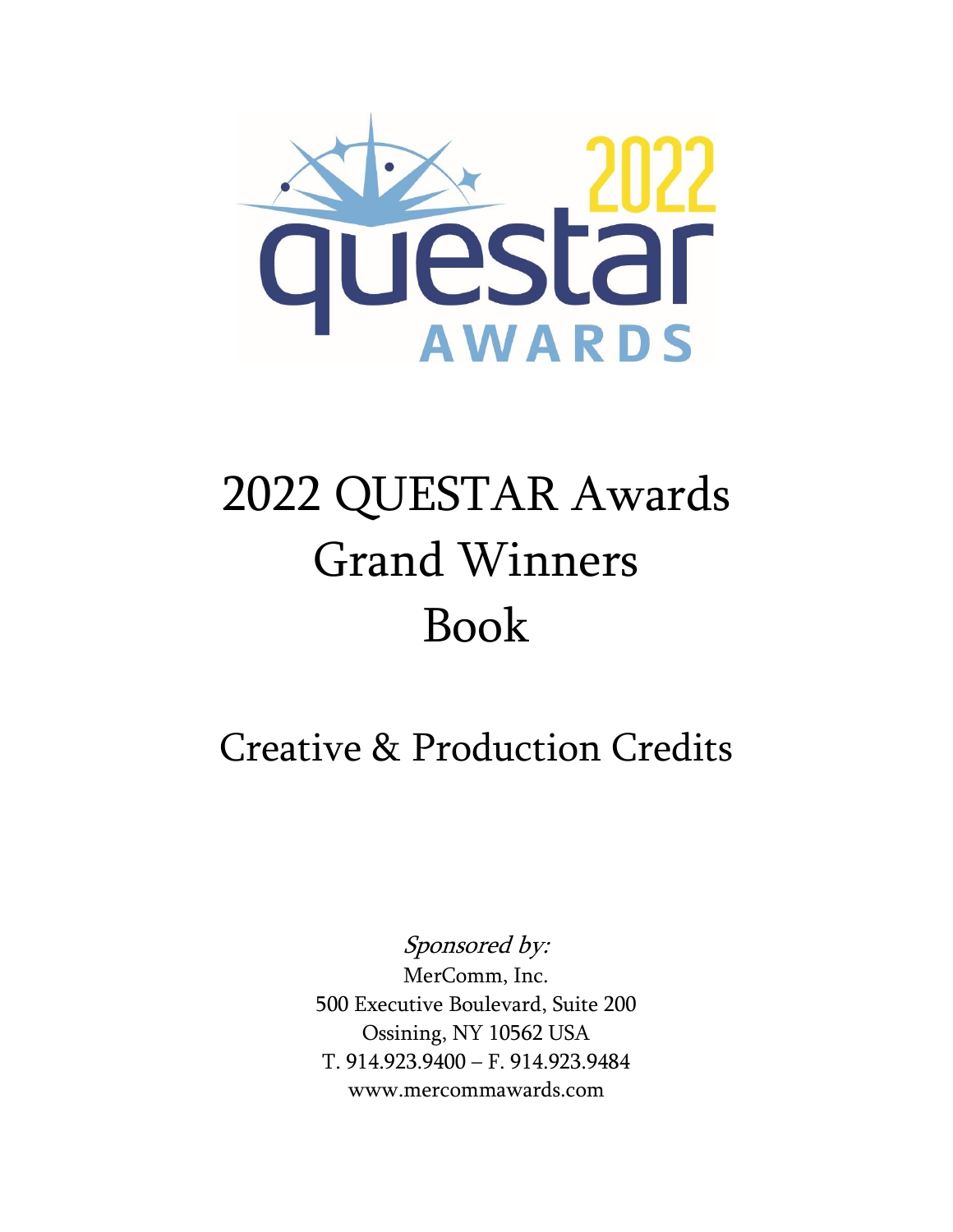## 2022 QUESTAR Awards Judges

#### **AIR**

*Rockville, MD* Martha Mater – Manager, Creative Services Matt Mowczko – Graphic Designer Lesa Rowe - Art Direction

#### **BESO by LLYC**

*Madrid, Spain* Rodrigo Gorosterrazu – Director Creative Region Sur

#### **BURGESS STRATEGIC MARKETING SERVICES** *Troy, MI*

Sandra J. Burgess – Owner

#### **CODE RED**

*Dusseldorf, Germany* Stefan Heinzel – Key Account Manager

#### **FAR EAST CONSORTIUM INTERNATIONAL LTD** *Hong Kong* Boswell Cheung – Chief Financial Officer & Company Secretary

#### **HONG KONG METROPOLITIAN UNIVERSTIY** *Hong Kong* Dan Ip Hiu Tan – Senior Lecturer Dr. Eva YM Tsang – Director, Office for Advancement of Learning & Teaching (ALTO)

### **KMW**

*Hamburg, Germany* Matthias Wolff

**M-1 STUDIOS** *Troy, MI* Matthew Peach – President/Producer

#### **MEDIA GENESIS, INC** *Troy, MI* Antoine Dubeauclard – President

#### **MM PARTNERS**

*Seoul, Korea* Young Il, Kim – Senior Director Sang Hyun Lee – Art Director Jong Kook Yi – Chief Director

#### **NOON CREATIVE**

*New York, NY* Yangmin (Chloe) Zhao – Founder CEO

#### **PEPPERCLUB**

*Stuttgart, Germany* Sven Ruhs – Creative Director

#### **SSDM**

*Troy, MI* Laura Oliveto – Communications Manager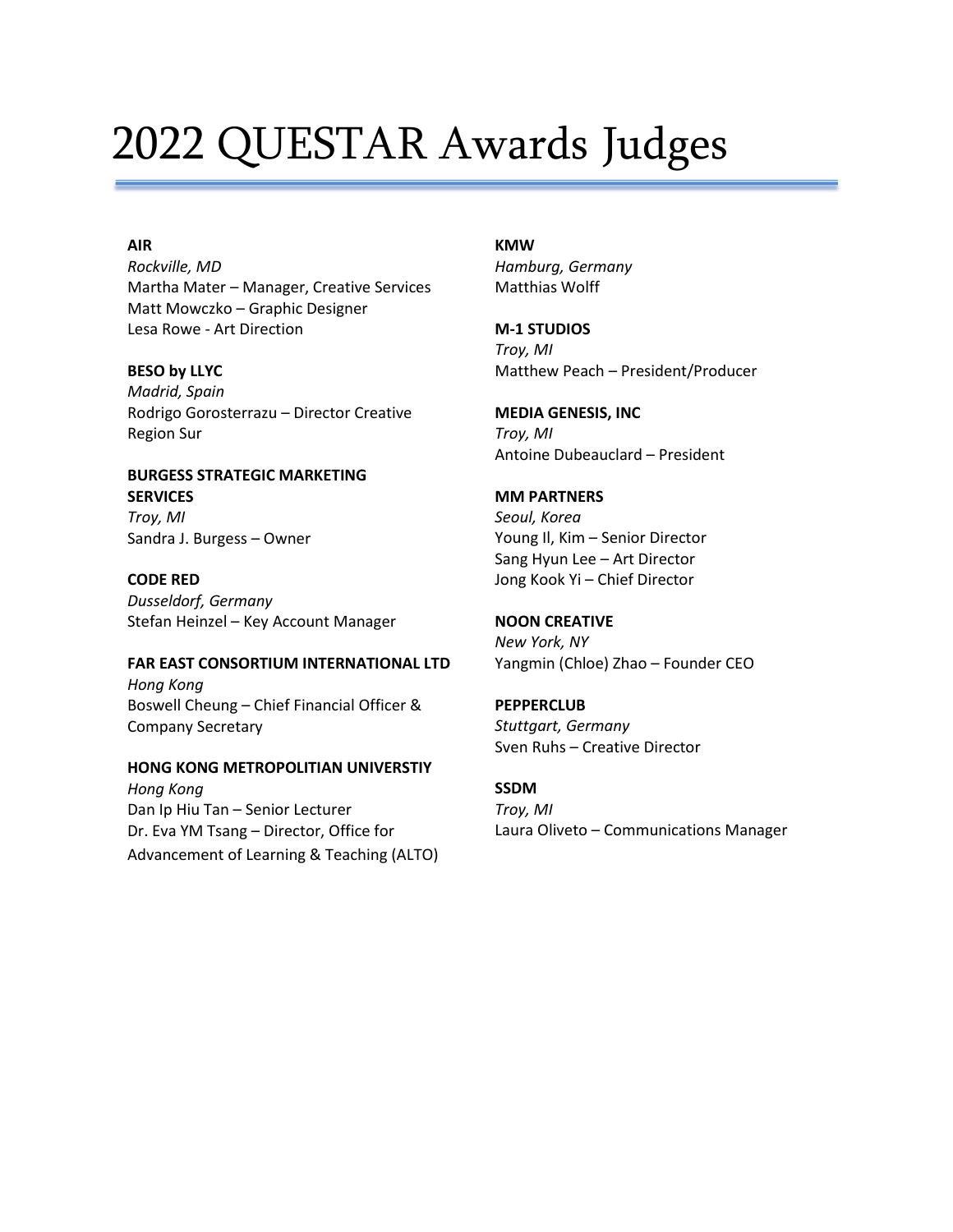## Best of Show

### HONG KONG TOURISM BOARD *Hong Kong Neighbourhoods: West Kowloon*

[https://drive.google.com/drive/folders/1Ho3XtPUz14jETHaO\\_OmA6vAnz1Xf36xk](https://drive.google.com/drive/folders/1Ho3XtPUz14jETHaO_OmA6vAnz1Xf36xk)

NOMINATOR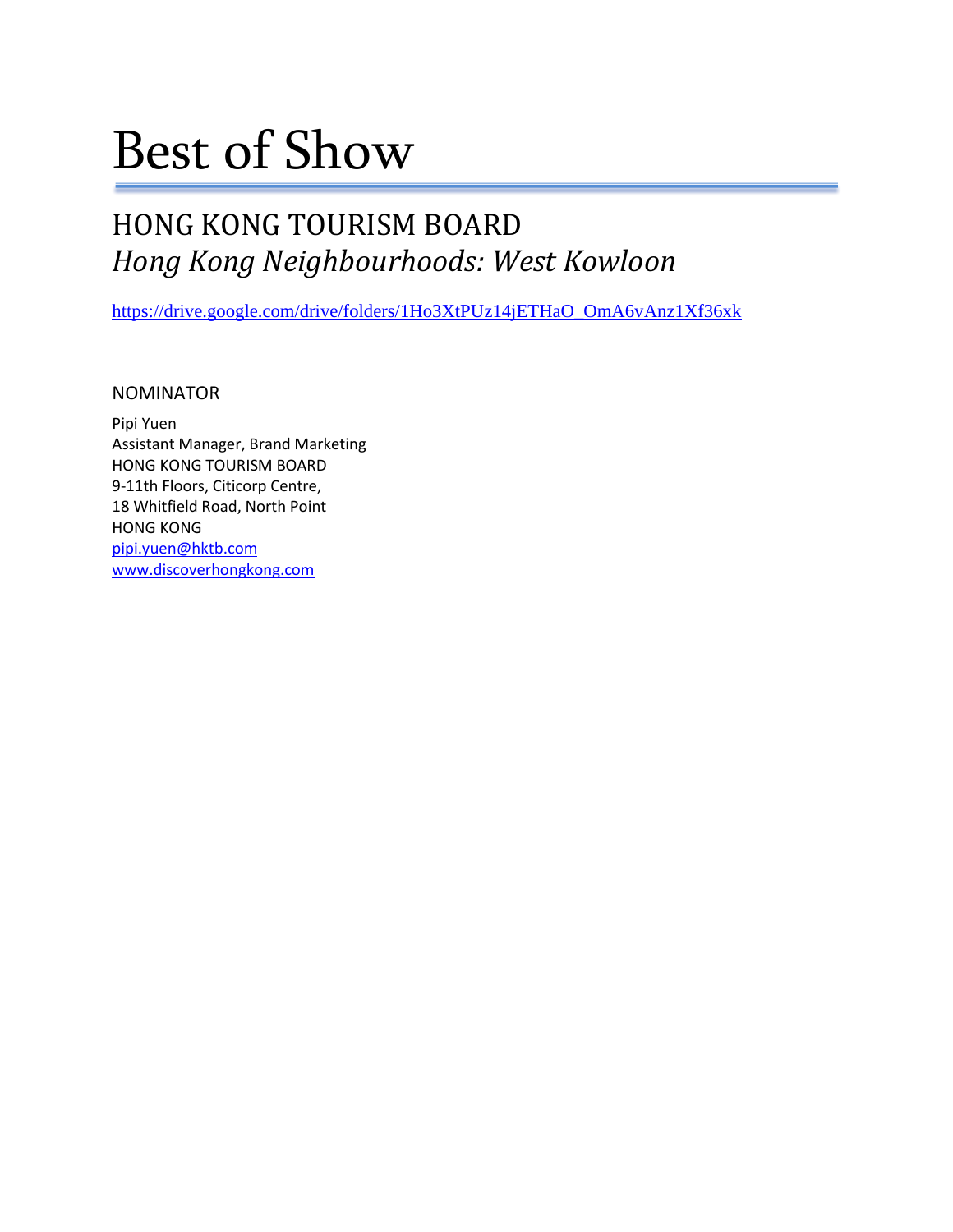# Best of Advertising

-Multi-Platform Campaign -

### HONG KONG TOURISM BOARD *Hong Kong Neighbourhoods: West Kowloon*

[https://drive.google.com/drive/folders/1Ho3XtPUz14jETHaO\\_OmA6vAnz1Xf36xk](https://drive.google.com/drive/folders/1Ho3XtPUz14jETHaO_OmA6vAnz1Xf36xk)

NOMINATOR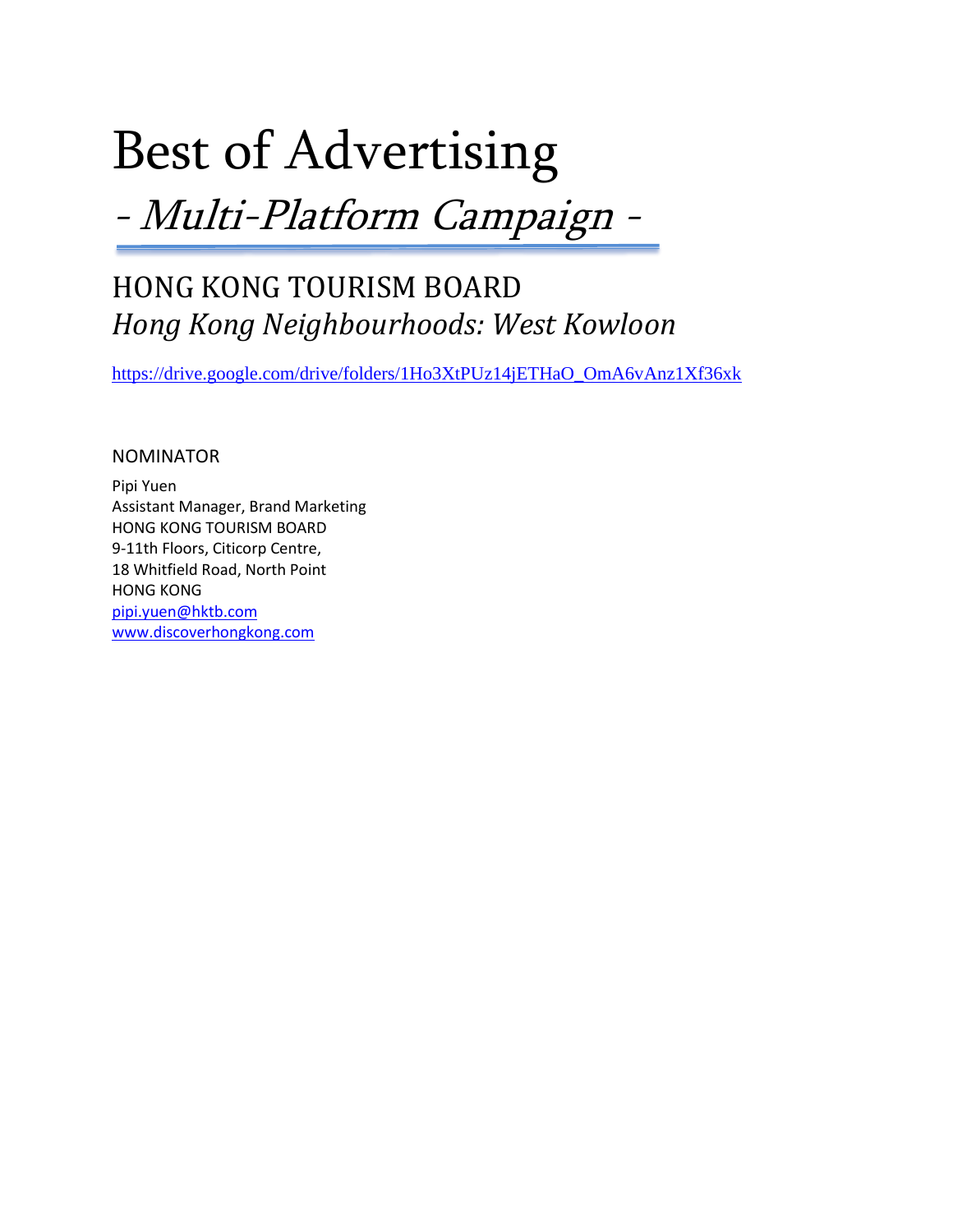## Best of Advertising

-Video Campaign -

### M:7 AGENCY *Allegheny Intermediate Unit*

<https://www.youtube.com/watch?v=BqZJulpfBjo>

#### NOMINATOR

Daveen Kurutz Director of Public Relations M:7 AGENCY 295 Third Avenue, Suite 110 Beaver, PA 15009 USA [daveen@m7.agency](mailto:daveen@m7.agency) [www.m7.agency](http://www.m7.agency/)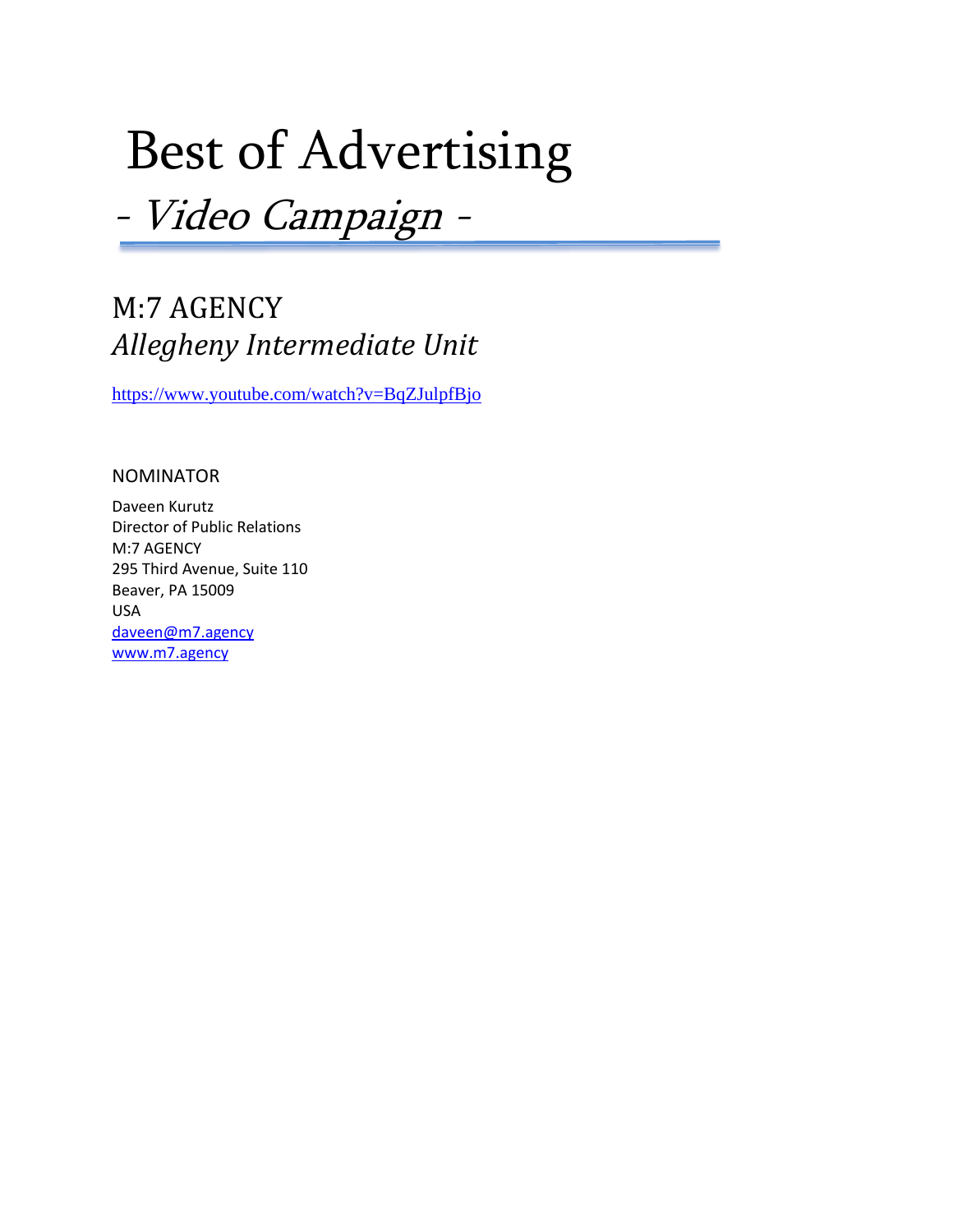## Best of Arts & Culture

### HONG KONG TOURISM BOARD *Hong Kong Neighbourhoods: West Kowloon*

<https://drive.google.com/drive/folders/1A4GclNjToxCzKBfqK6aNXkoHRfzzPKHX>

**NOMINATOR**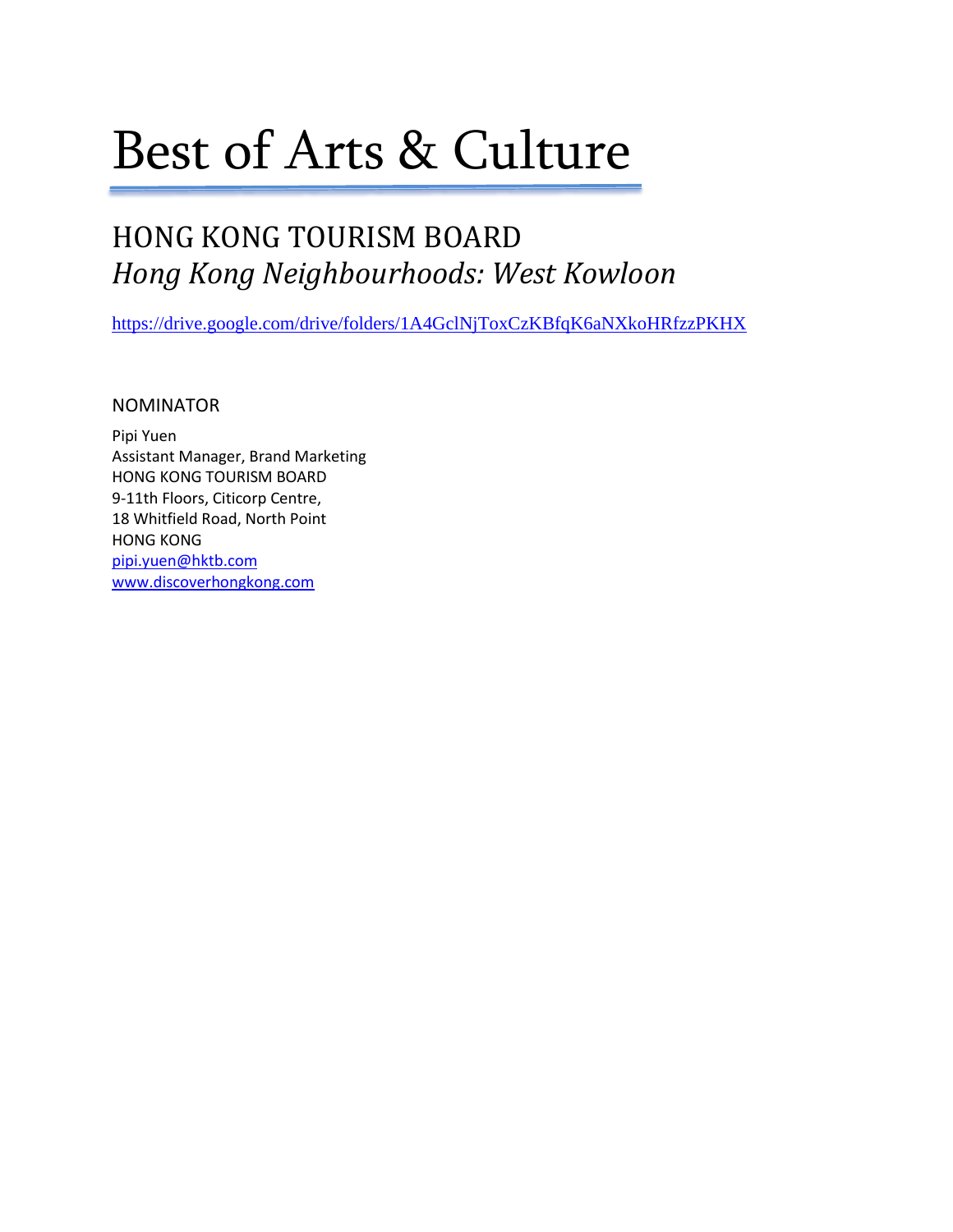## Best of Event Promotion

### KAI (KOREA AEROSPACE INDUSTRIES, LTD.) *KF-21 : Korea's first home-grown fighter jet*

<https://drive.google.com/file/d/1yflNU8MGsLjT8GhAR2skb5g1hFe6w7Md/view?usp=sharing>

#### NOMINATOR

Jung-hyun Bang Director FOURTHIRDS IMAGE WORKS A-1211, 83, Nonhyeon-ro Seocho-gu, Seoul 06775 SOUTH KOREA [barabang75@gmail.com](mailto:barabang75@gmail.com) <https://www.egg43rd.com/>

#### CLIENT

Joen Yong-yul Manager - KFX Program Management Team KAI (KOREA AEROSPACE INDUSTRIES, LTD.) 78, Gongdan1-ro, Sanam-myeon Sacheon-si, Gyeongsangnam-do 52529 SOUTH KOREA [cyystj@koreaaero.com](mailto:cyystj@koreaaero.com) [https://www.koreaaero.com](https://www.koreaaero.com/)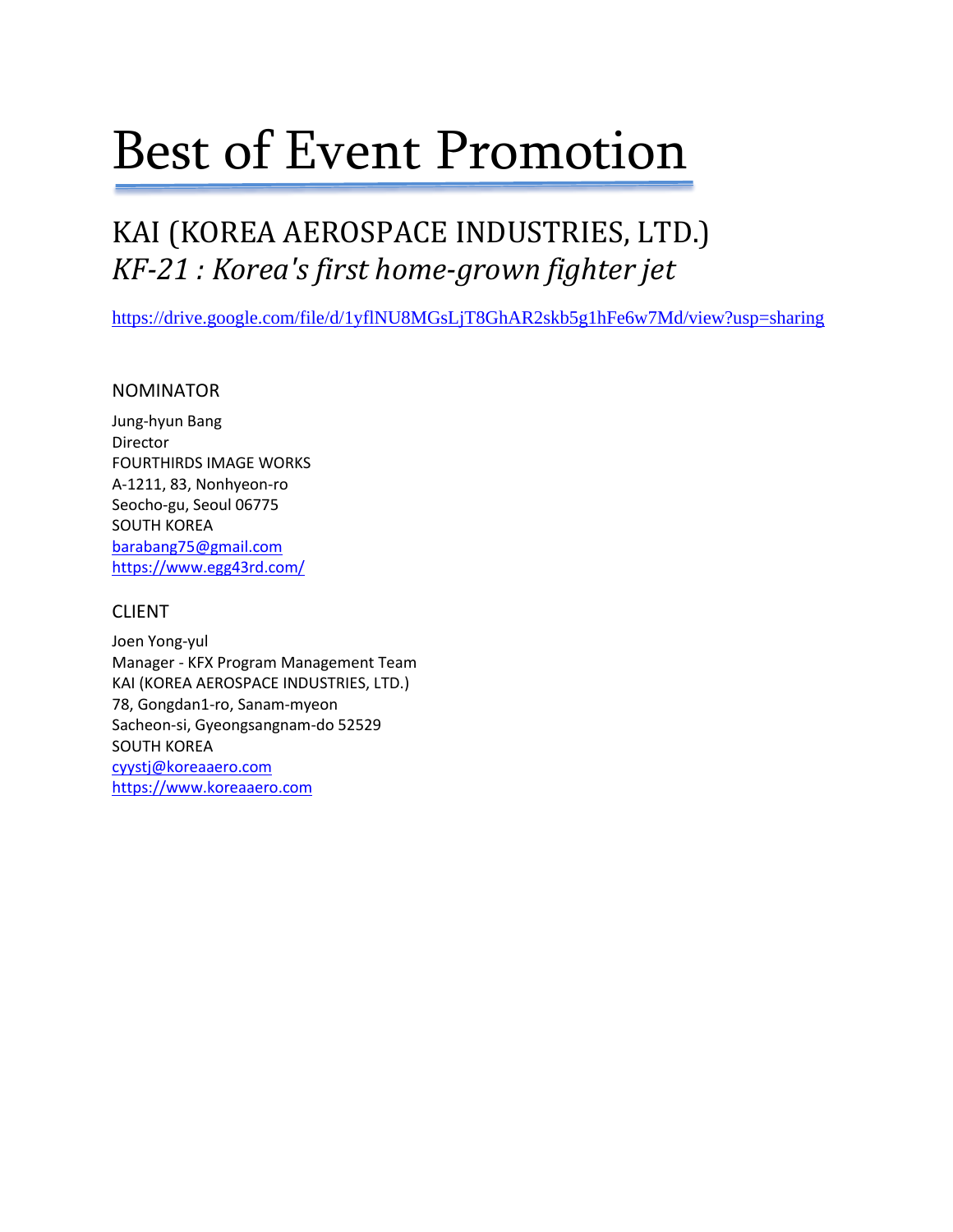## Best of Government Campaigns

### HONG KONG CORRECTIONAL SERVICES *"Be a law-abiding citizen, and you'll have more choices in life."*

<https://bit.ly/3NPnTro>

#### **NOMINATOR**

Chi Yan Chan Principal Officer (Media Communications) HONG KONG CORRECTIONAL SERVICES 24/F, Wanchai Tower, 12 Harbour Road, Wan Chai HONG KONG [chan\\_cy\\_08@csd.gov.hk](mailto:chan_cy_08@csd.gov.hk) [www.csd.gov.hk](http://www.csd.gov.hk/)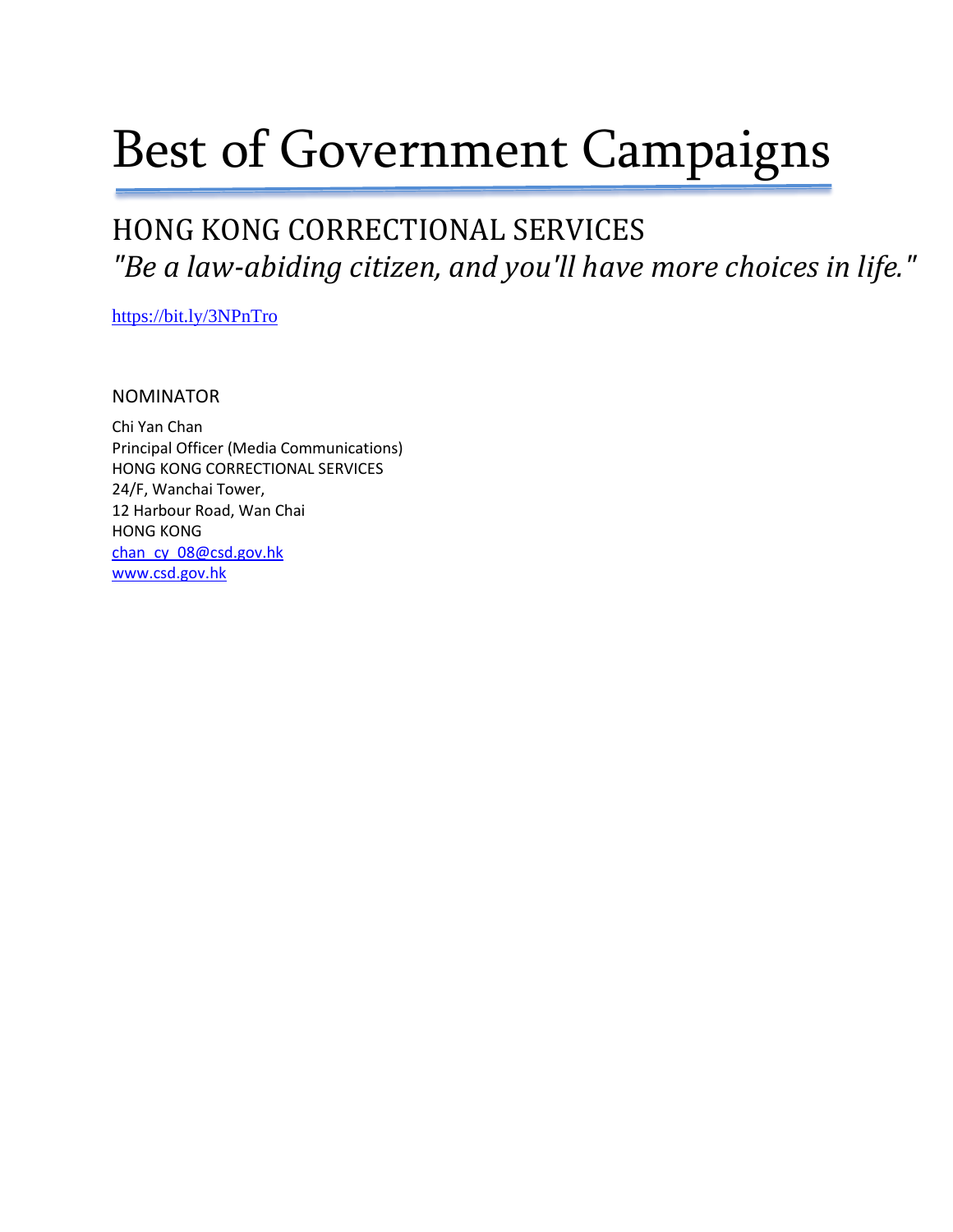## Best of In-House Productions

### HONG KONG CORRECTIONAL SERVICES *My Mummy is a Correctional Officer*

<https://bit.ly/36QHCGl>

#### NOMINATOR

Chi Yan Chan Principal Officer (Media Communications) HONG KONG CORRECTIONAL SERVICES 24/F, Wanchai Tower, 12 Harbour Road, Wan Chai HONG KONG [chan\\_cy\\_08@csd.gov.hk](mailto:chan_cy_08@csd.gov.hk) [www.csd.gov.hk](http://www.csd.gov.hk/)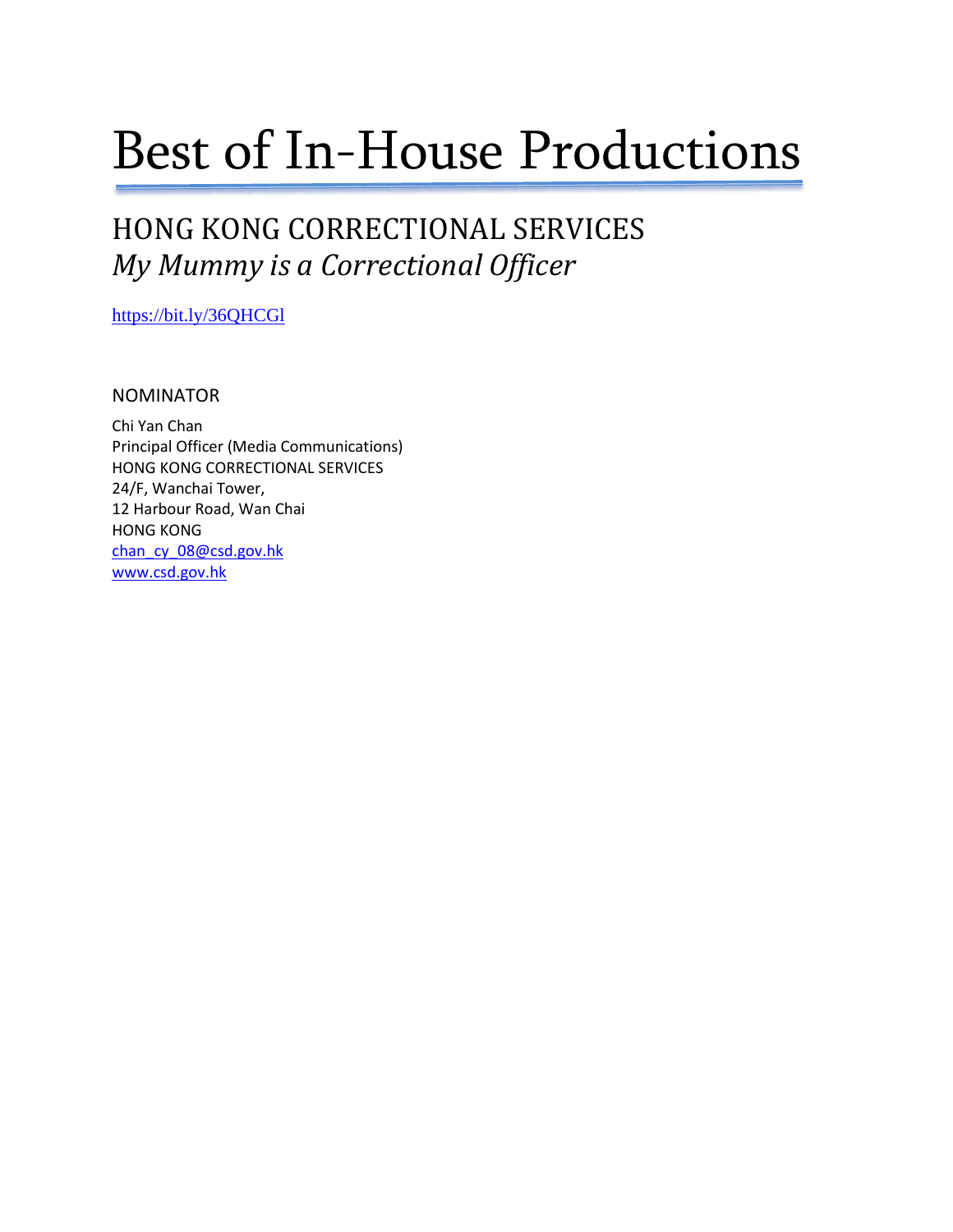## Best of Microsites

### CLP HOLDINGS LIMITED *A Snapshot of CLP's 2021 Annual Report*

<https://annualreport.clpgroup.com/AR2021/Snapshot/en/>

NOMINATOR

Angela To Public Affairs Manager CLP HOLDINGS LIMITED 8 Laguna Verde Avenue Hung Hom HONG KONG [angela.to@clp.com.hk](mailto:angela.to@clp.com.hk) [https://www.clp.com.hk](https://www.clp.com.hk/)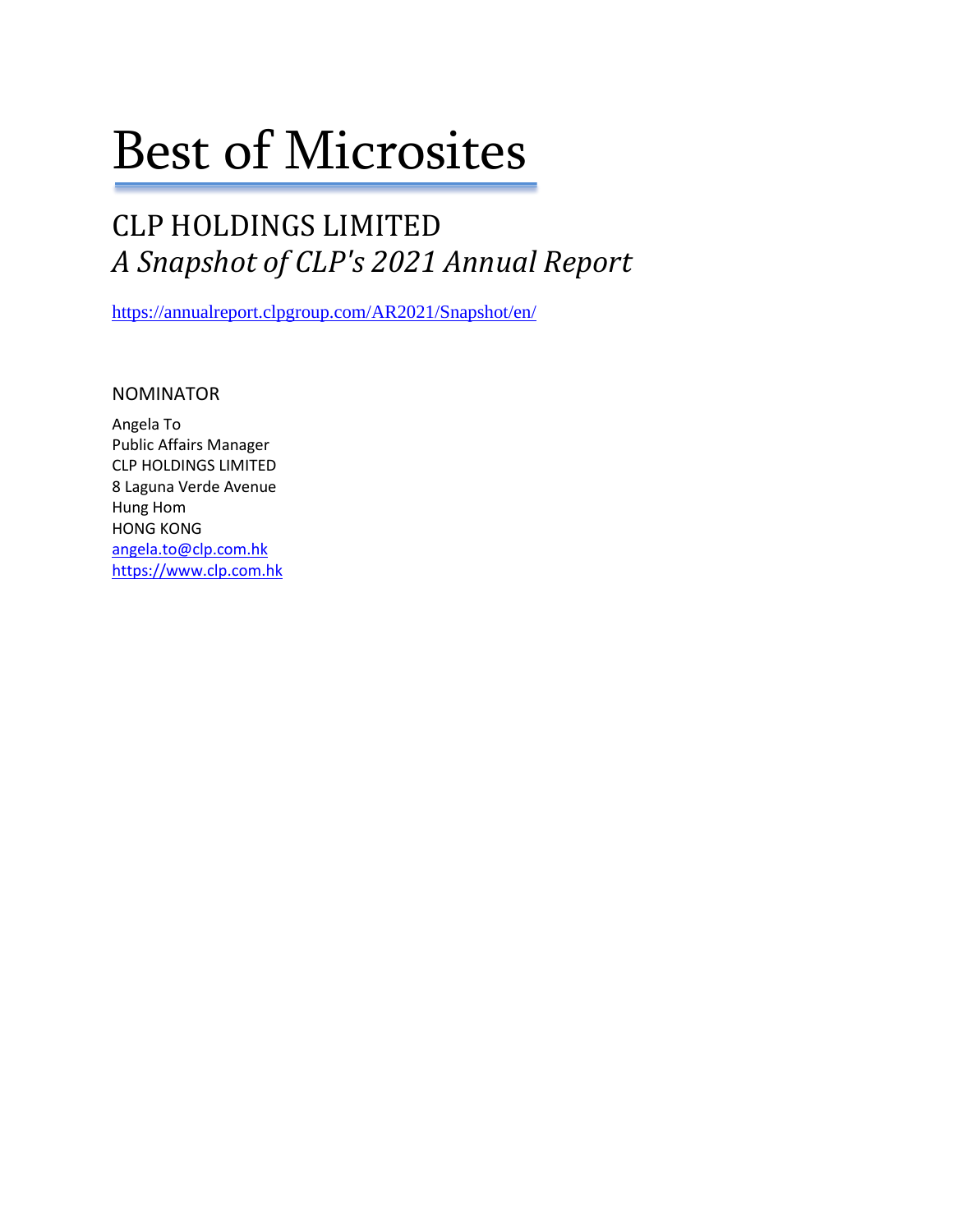## Best of Mobile Media

### HONG KONG CORRECTIONAL SERVICES *Recruitment Campaign - Encourage Ethnic Minority to Join CSD*

<https://bit.ly/3NORgtB>

#### NOMINATOR

Chi Yan Chan Principal Officer (Media Communications) HONG KONG CORRECTIONAL SERVICES 24/F, Wanchai Tower, 12 Harbour Road, Wan Chai HONG KONG [chan\\_cy\\_08@csd.gov.hk](mailto:chan_cy_08@csd.gov.hk) [www.csd.gov.hk](http://www.csd.gov.hk/)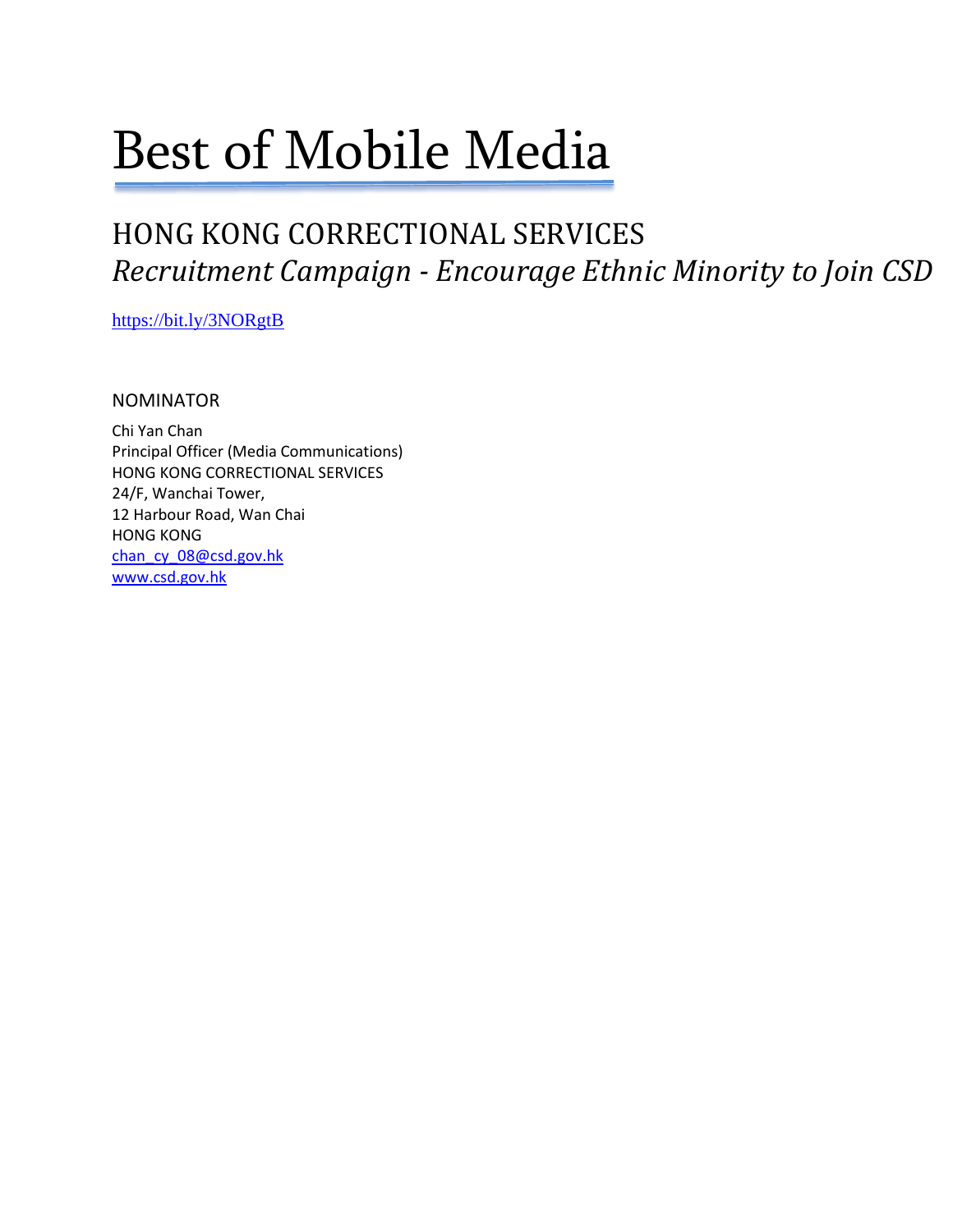## Best of Online Annual Reports –

-Corporation -

### SYMRISE AG *Online Annual Report 2020*

<https://symrise.com/corporatereport/2020/>

#### NOMINATOR

Damaris Lang 3ST KOMMUNIKATION GMBH Taunusstrasse 59-61 55118 Mainz GERMANY [info@3st.de](mailto:info@3st.de) [www.3st.de](http://www.3st.de/)

#### CLIENT

SYMRISE AG Muehlenfeldstrasse 1 37603 Holzminden GERMANY [www.symrise.com](http://www.symrise.com/)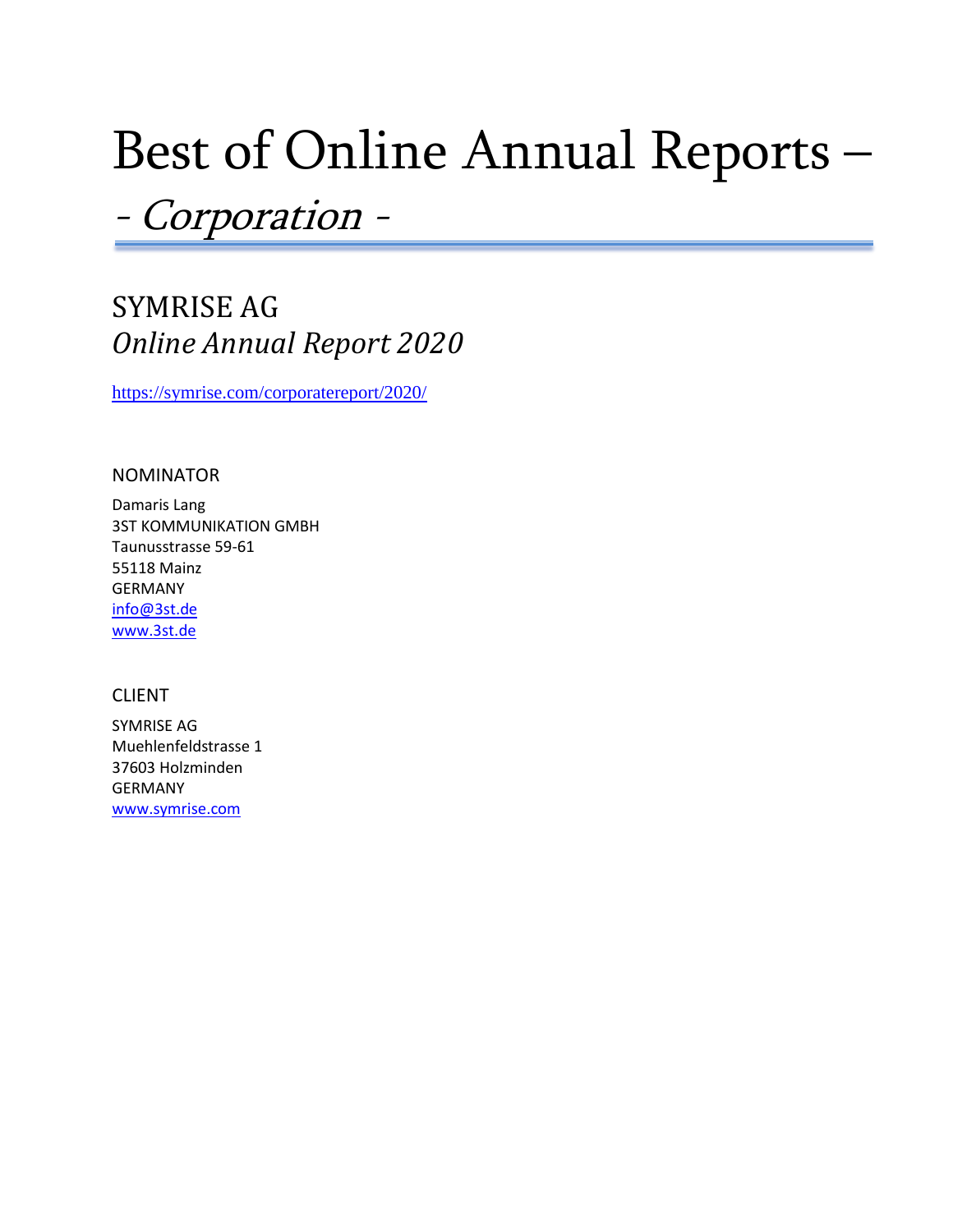## Best of Online Annual Reports –

#### -Non-Profit Organization -

### INTERNATIONAL ORGANIZATION FOR MIGRATION (IOM) *World Migration Report Interactive*

<https://worldmigrationreport.iom.int/wmr-2022-interactive/>

NOMINATOR

Marie McAuliffe Head, Migration Research and Publications Division INTERNATIONAL ORGANIZATION FOR MIGRATION (IOM) 17 Route des Morillons Geneva 1218 SWITZERLAND [mmcauliffe@iom.int](mailto:mmcauliffe@iom.int) <https://www.iom.int/>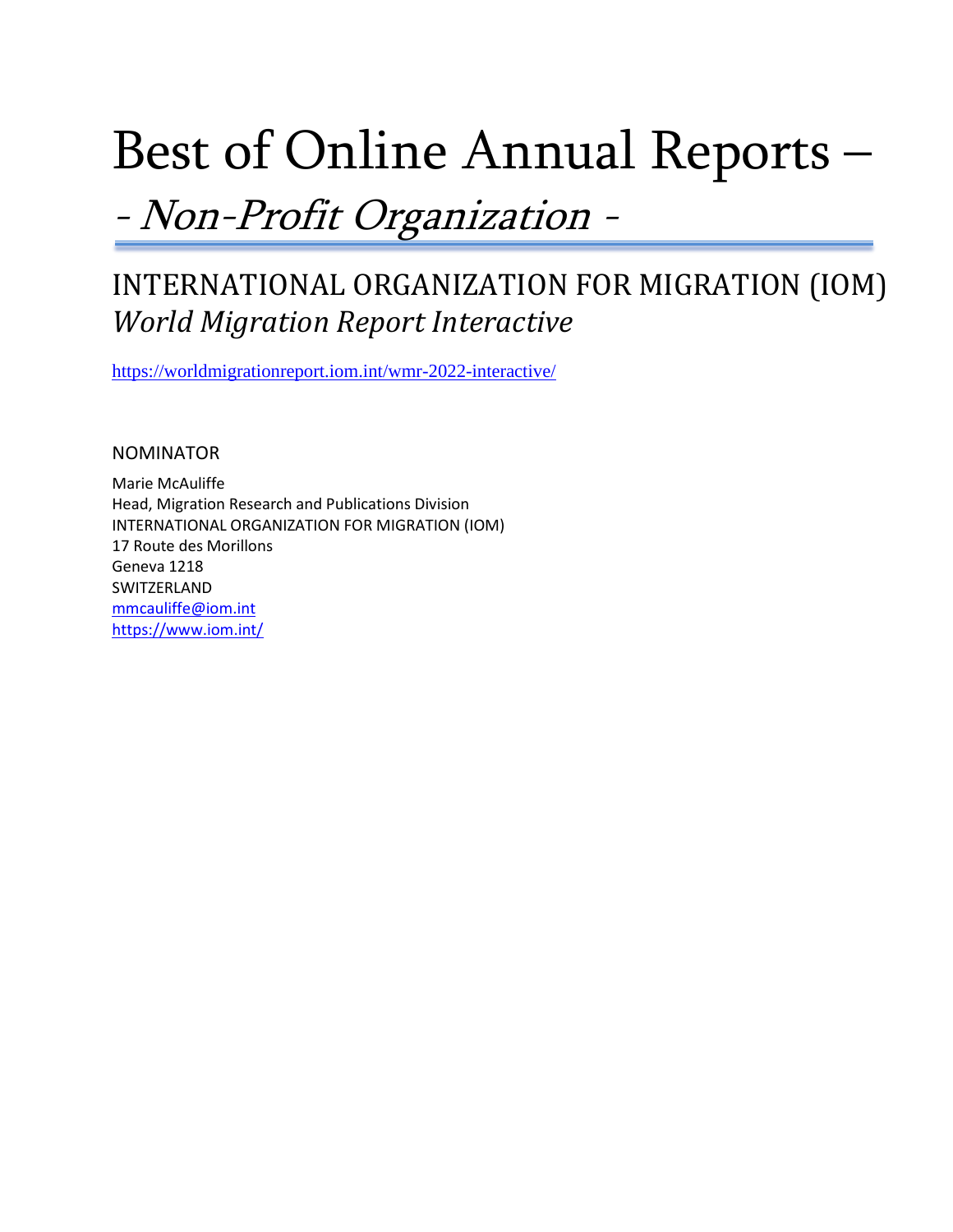## Best of Special Projects

### NGONG PING 360 LIMITED *Ngong Ping Outdoor ARTcation*

<https://www.youtube.com/watch?v=YcM0SzgSXmc>

CLIENT COMPANY

Suzanne Leung Corporate Communications Officer NGONG PING 360 LIMITED 11 Tat Tung Road, Tung Chung Lantau HONG KONG [suzanne.leung@np360.com.hk](mailto:suzanne.leung@np360.com.hk) [https://www.np360.com.hk](https://www.np360.com.hk/)

#### AGENCY

Peggy Chan Marketing Manager LEAD ON ASIA LIMITED Unit 10, 14/F, Wah Wai Centre 38-40 Au Pui Wan Street Fotan, NT HONG KONG [Peggy.chan@leadonasia.com](mailto:Peggy.chan@leadonasia.com)